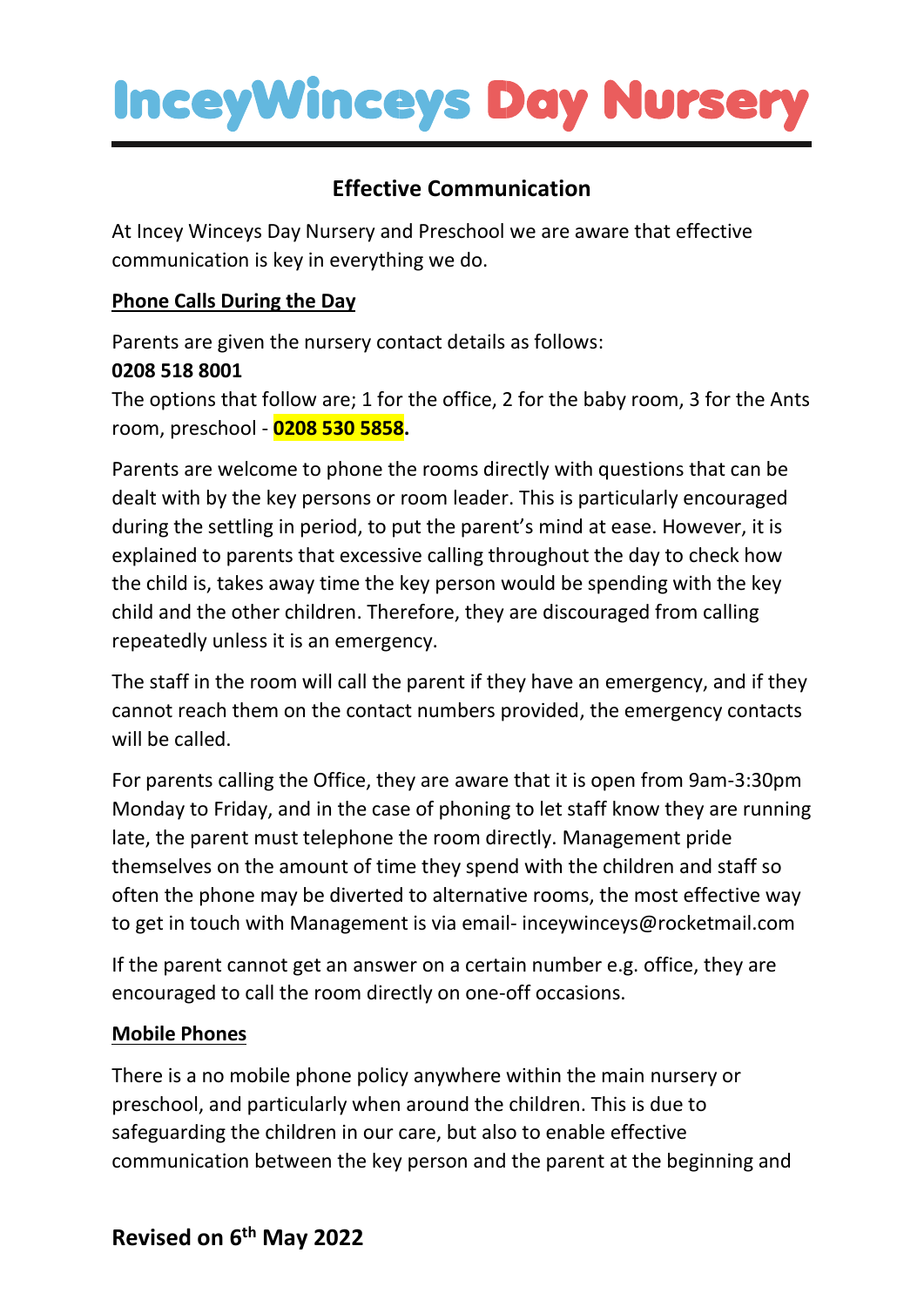# **InceyWinceys Day Nursery**

end of the day. The information shared at these points is often of importance and if the parent is on the phone, the communication is affected and often messages are not passed on and it is not constructive in building strong relationships.

We ask the parents to make sure that they are not on the phone at all in the building, but particularly when dropping off or collecting their child for this reason.

# **Dummies**

To support the child's development, in particular their communication, we operate a no dummy during play policy. We are flexible with this during the settling in period, but throughout the nursery we only allow dummies to be used as a comfort during sleep times or times of ill health or discomfort.

In the preschool we do not allow dummies at all.

# **Tapestry daily care diary**

Throughout the nursery for the under 3s we provide a written account of each child's day on the Tapestry care diary which covers information around food, toileting and sleep times. There is a space to write messages or wow moments, and the main developmental notes are shown in your child's tapestry. (See Observation, Assessment and Planning Policy for more details). Parents are encouraged to leave notes and reply to messages. Every parent gets a verbal feedback at the end of the day, and any parent wishing to stay and talk in detail should arrive with adequate time before nursery closes at 6pm to allow staff to finish their shifts on time and complete their duties.

Development is discussed in detail three times a year, at Parents Evenings and each parent is booked an appointment time with the key person. This meeting may be virtual if face to face cannot be arranged.

If the parent wishes to speak about their child or their development at any other time, we ask for a meeting to be arranged. The SENCo is always happy to advise parents – email [inceywinceys@rocketmail.com](mailto:inceywinceys@rocketmail.com)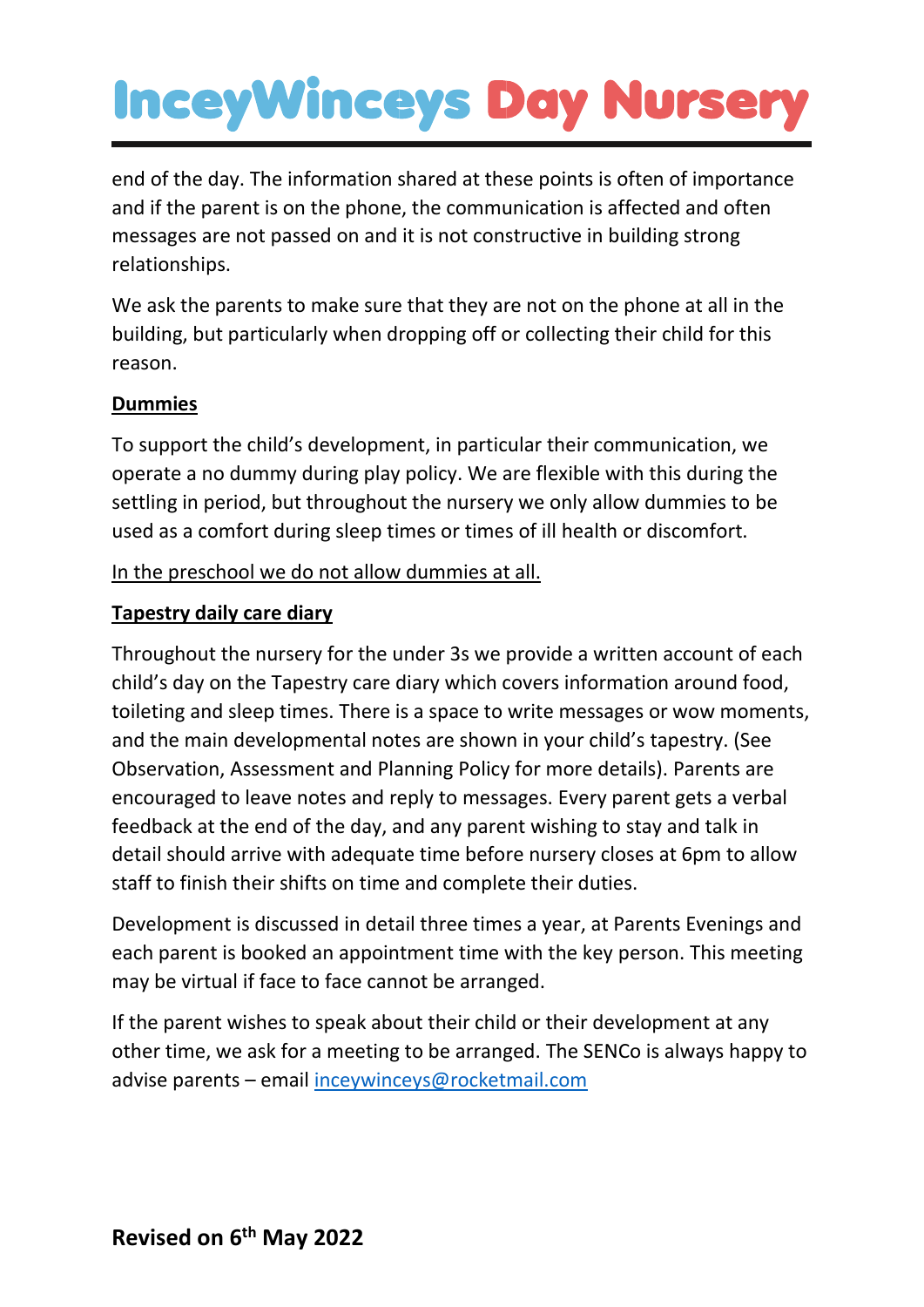# **InceyWinceys Day Nurser**

# **Staff Absences**

As stated in the **Key Person Policy** each child has a secondary key person as well as a key person, to ensure there is another carer who knows the child well to care for them.

Parents should be made aware of who their child's secondary key person in so that in the times of the key person's absence, the parent knows who to go to. Wherever possible this information is displayed.

Staff should give the parents as much notice of their holidays, annual leave as possible and should keep the nursery or preschool abreast when returning from sickness related absence, to allow the room leader and other staff in the room to create a contingency plan for the child's care. This includes maternity leave and paternity leave.

# **Staff Hand Overs**

The transition between the staff on different shift patterns leaving is staggered, usually from 4:30pm-6:00pm and messages are passed on, either verbally or written in a staff hand over book.

This ensures messages get relayed as necessary between the early shift and the late shift.

Messages given to the secondary key person or another member of staff should be written and left for the key person it relates to.

Accident/Incident forms left by the key person for the parent must be signed on the day of the accident/incident.

# **Staff Conduct**

Staff understand that only the English language is to be used within the nursery and that even if they speak the same language as a child with English as an additional language and they understand a child they should use English to converse. However, staff can use their knowledge of another language to assess a child's understanding and speech as appropriate.

The mother tongue is to be encouraged to be used at home to allow for the natural learning of this language and avoid grammatical errors etc of an EAL person speaking English. This applies to speaking to families and visitors and